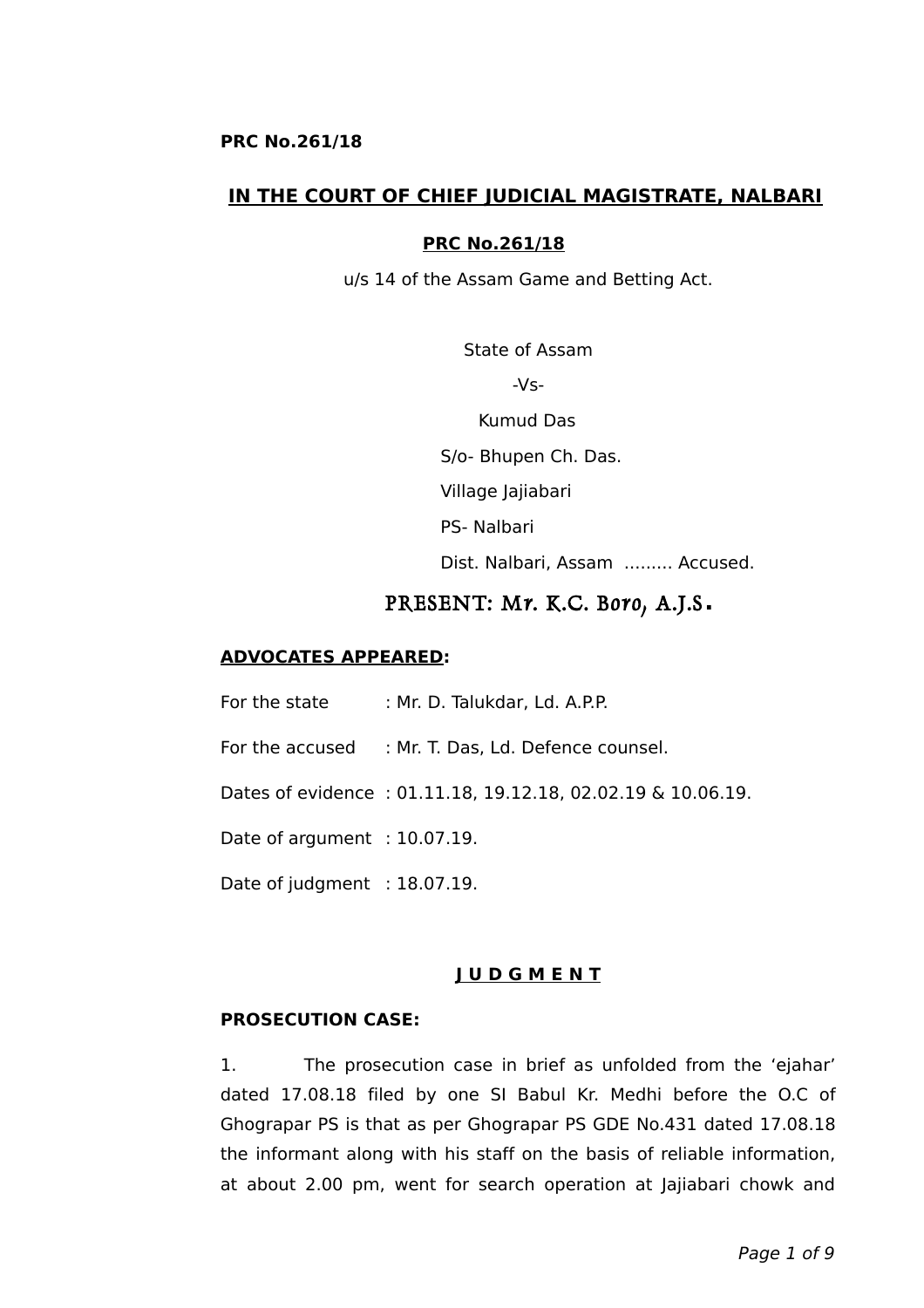there, the accused person namely Kumud Das was caught red handed while gambling. Later on, cash amount of Rs.1325/-, some copies (used in Teer game), one Lava mobile and one pen have been recovered from the possession of the accused and subsequently the same were seized. Hence, the case.

2. Upon receipt of the ejahar at the PS, the O.C of Ghograpar PS registered Ghograpar PS Case No.224/18 u/s-14 of Assam Game and Betting Act and started investigation. After completion of investigation charge-sheet No.151/18 dated 31.08.18 was submitted against the accused person namely Kumud Das u/s-14 of Assam Game and Betting Act. Copy was furnished to the accused person. Content of charge u/s-14 of the Assam Game and Betting Act was framed, read over and explained to the accused person to which he pleaded not guilty and claimed to be tried.

## **3. POINTS FOR DETERMINATION:**

i) Whether the accused person on 17.08.18, at about 2.00 pm, at Jajiabari chowk the accused person was found having the possession of betting and instruments (teer books) which were used for betting or for inviting the betting and thereby committed the offence punishable u/S 14 of Assam Game & Betting Act, 1970 ?

# **4. DECISION AND REASONS THEREOF:**

The prosecution examined five (5) witnesses including the informant while the defence declined to adduce any evidence. The statement in defence of the accused u/s 313 Cr.P.C. were recorded wherein he denied his involvement with the alleged offences. I have heard the argument advanced by learned counsels of both sides and also perused the evidence available on record, my findings with reasons are as follows:

5. PW-1 Babul Kr. Medhi, informant deposed that he knew the accused. On 17.08.18, he was working as O.C in the Ghograpar PS. He received secret information that the accused was selling Teer tickets at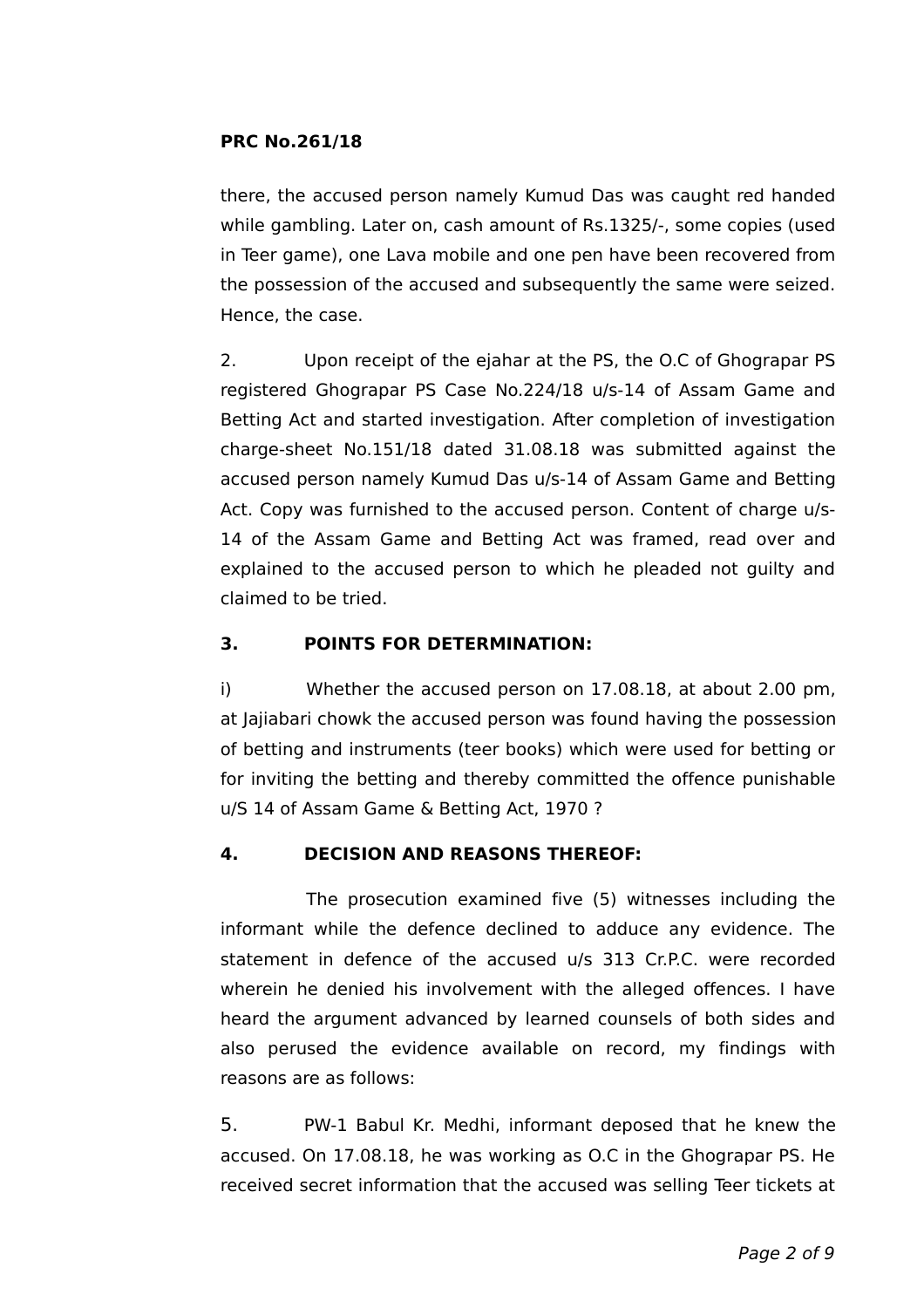Jajiabari chowk. On receipt of the information, he entered the same in the General Diary vide Ghograpar PS GDE No.431 dated 17.08.18 and started towards the place of occurrence along with his staffs. Thereafter, he found the accused roaming here and there by selling Teer tickets. He was apprehended and they recovered Rs.1325/-, Teer tickets, book, carbon paper, one Lava mobile and one pen from the possession of the accused person. Thereafter, the same were seized in presence of witnesses. He took the accused to police station and thereafter, he filed FIR. Ext.1 is the FIR and Ext.1(1) is his signature. The FIR was registered as Ghograpar PS Case No.224/18 and he endorsed SI Arup Pathak with the task of investigation. He also exhibited the extract copy of the GDE dated 17.08.18 vide Ext.2 and Ext.2(1) is his signature. Thereafter, the I.O re-seized the seized materials vide Ext.3 Seizure list and Ext.3(1) is his signature. He also drew a sketch map of the place of occurrence and the same has been exhibited as Ext.4 and Ext.4(1) is his signature. M-Ext.A (seizure list) was seized from him by the I.O. M-Ext.B are Teer ticket, one 500 rupee note, 6 nos of 100 rupee note, 3 nos of 50 rupee note, two nos of 20 rupee note, three nos of 10 rupee note and one 5 rupee coin, One Lava Mobile.

6. PW-1 during cross-examination, deposed that he drew the sketch map. He denied that accused is a vegetable vendor and the said Rs.1325/- was his profit from his business. He denied that he did not state in his statement that he seized the ticket copy and the Lava mobile. He does not know who were present at the PO except the seizure witnesses.

7. PW-2 is Jagat Konwar. He deposed that the incident occurred 3-4 months ago, at about 12.00 o'clock. At the time of the incident, he was at a tea stall at Jajiabari. Police along with the accused came to his shop and asked him to put his signature on a paper. On being asked by police, he put his signature. Police did not show him Teer tickets, money and the mobile handset. He proved his signature as A2 in the Material Exhibit.A. Police has not recorded his statement.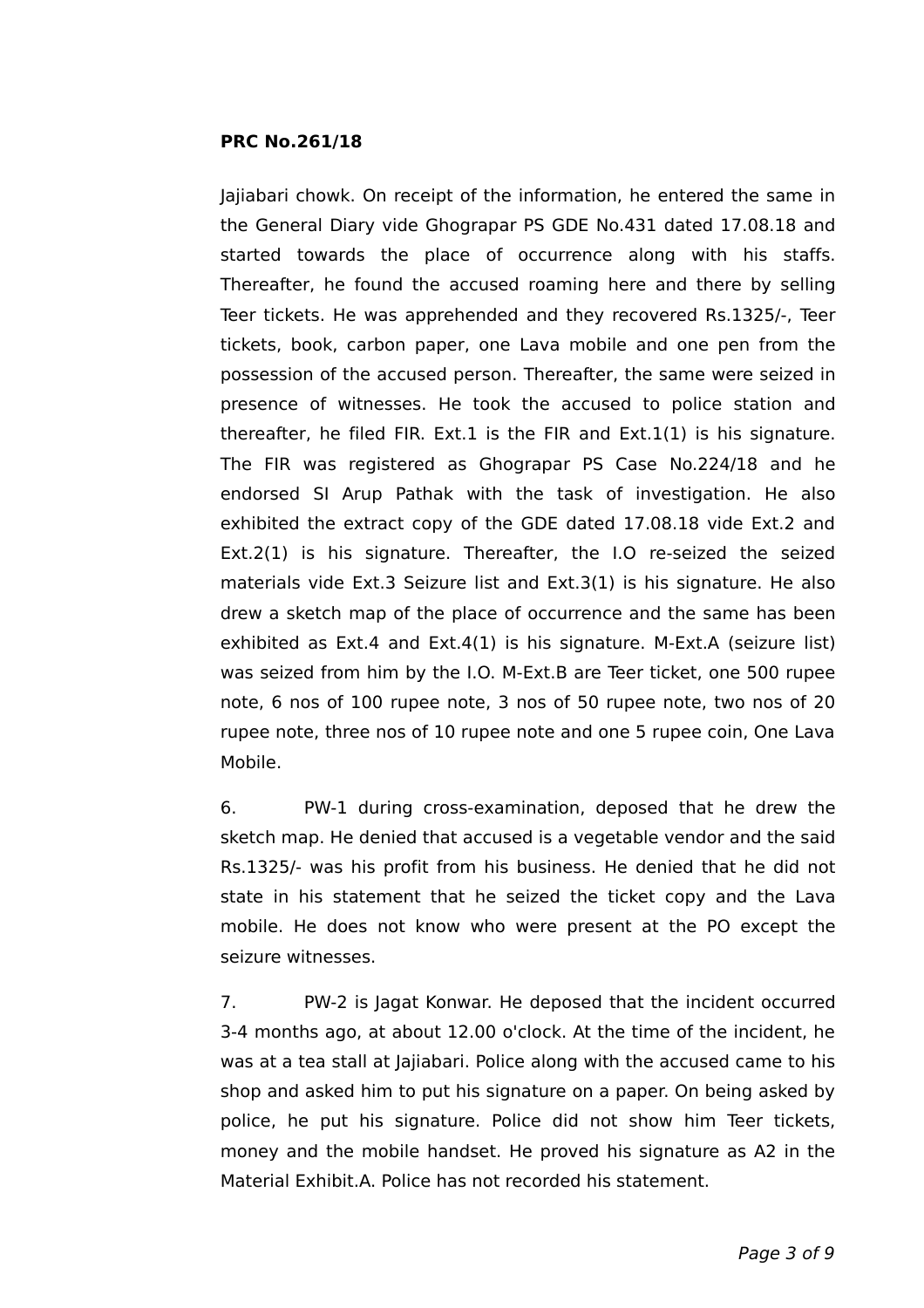8. PW.2 during cross-examination deposed that police obtained his signature in a blank paper. He knows accused to be a vegetable vendor.

9. PW.3 is Bishnu Kalita. He deposed that the incident occurred about 5 months ago. At that time, he entered into a hotel for having a cup of tea. There, police obtained his signature. He proved his signature as A3 in the M.Ext.A. Police did not show him any teer ticket, mobile and cash. Police did not record his statement.

10. During cross-examination, this witness deposed that his signature was obtained in a blank paper.

11. PW.4 is Basanta Konwar. He deposed that the incident occurred about 6 months ago, one day, at about 1.30-2.00 pm. At that time, he was at a pan shop at Jajibari chowk. Then, the O.C of Ghograpar PS took accused to a tea stall and was asking something. Police asked him to sign as they would take the accused to police station. Thereafter, he put his signature. He proved his signature as A4 in M-Ext.A seizure list.

12. During cross-examination, this witness deposed that accused is his co-villager. He does not know why accused was brought by police. At the time of putting his signature, M-Ext.A was blank.

13. PW.5 is I.O Arup Pathak. He deposed that on 17.08.18, he was working as Second Officer in Ghograpar PS. On that day, as per Ghograpar PS GDE No.431 dated 17.08.18, on getting secret information, informant Babul Kr. Medhi went to Jajiabari chowk and caught red handed accused Kumud Das, a Teer ticket agent while he was selling tickets which were seized in presence of two witnesses. A sum of Rs.1325/-, one Lava Mobile, one pen, Teer tickets books were also seized by the informant. Thereafter, informant lodged the FIR. Later on, the same was registered as Ghograpar PS Case No.224/18 u/s-14 of the Assam Game and Betting Act, 1970. Thereafter, the O.C endorsed him with the task of investigation. The case diary was also handed over to him. He perused the Case diary and found that already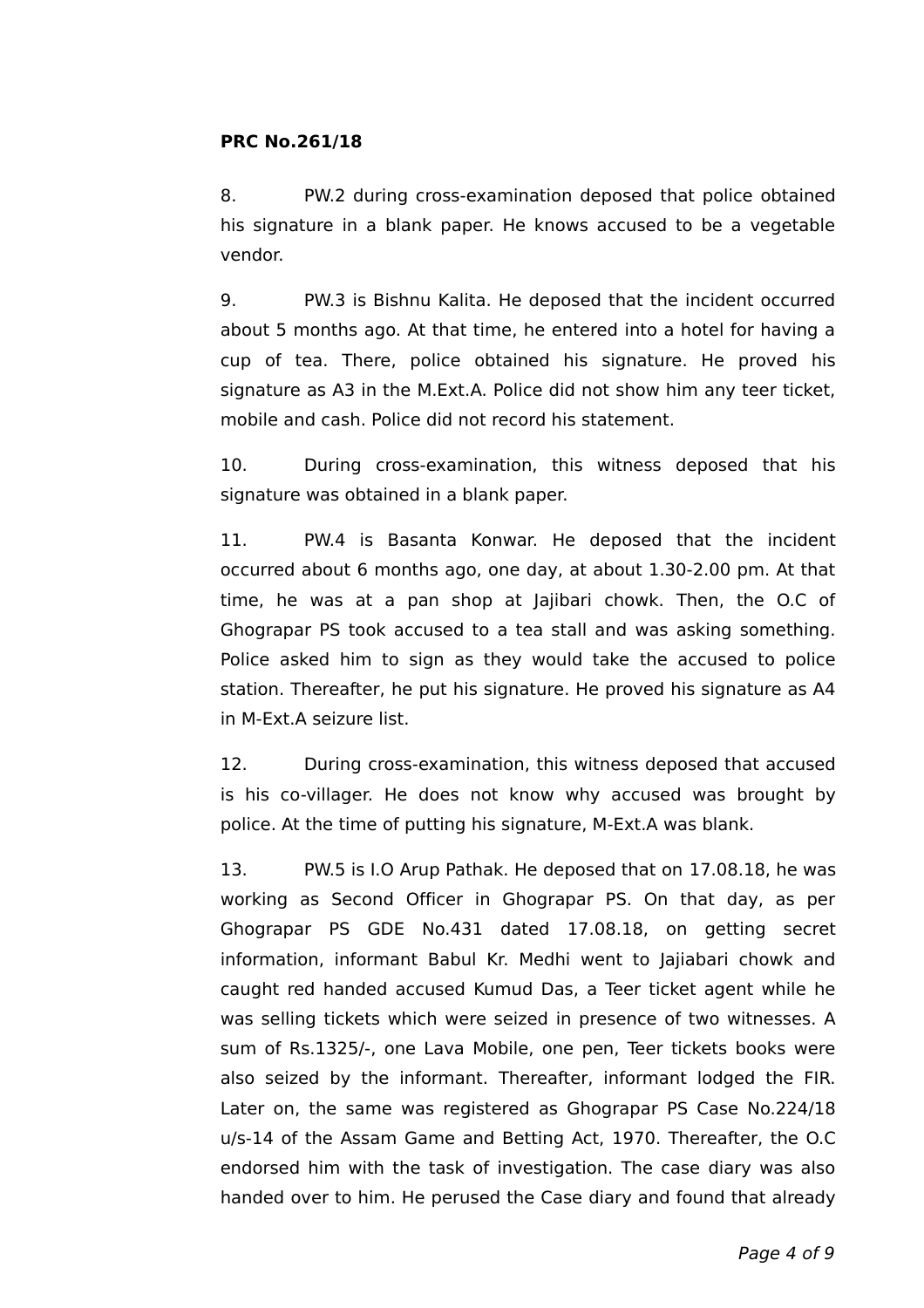complainant had visited the PO, drew the sketch map, seized the necessary articles from the possession of the accused, recorded statement of the witnesses and apprehended Kumud Das and he was taken to PS for further necessary action. He interrogated the complainant and re-seized the seizure list. He also interrogated the seizure witnesses. He further interrogated the accused and recorded his statement. Thereafter, he arrested the accused. After completion of Health check up, he kept the accused in the police lock up for the night and on the next date i.e. on 18.08.18, he produced the accused before Hon'ble Court and Hon'ble Court forwarded the accused to judicial custody. He also showed the seizure list and seizure articles before the Court. Thereafter, on 31.08.18, upon completion of investigation, he filed charge-sheet against accused Kumud Das u/s-14 of Assam Game and Betting Act, 1970. Ext.3 is the seizure list and Ext.3(2) is his signature. He has seen the seizure articles and the seizure list in the Court. Ext.5 is the charge-sheet and Ext.5(1) is his signature.

14. During cross-examination, this witness deposed that he came to know about the case on 17.08.18. The complainant had prepared the seizure list. The complainant handed over him the seizure list along with the seized materials. He was not present at the PO. He has no knowledge where the informant had obtained the signatures of the seizure witnesses. The PO is a market area. He denied that accused is not involved in any offence and that nothing has been recovered from the possession of the accused and that he has not properly investigated the case.

15. These are the materials on record.

16. Now, let us see whether the prosecution has been able to bring home the guilt of the accused persons beyond all reasonable doubt. First of all, let me scrutinize the evidence on record.

17. To bring home a charge under Section 14 of the Act for possession of instruments or records of betting the prosecution must satisfy the Court on the following points: (a) that the accused was found in possession of articles or things which are used in betting or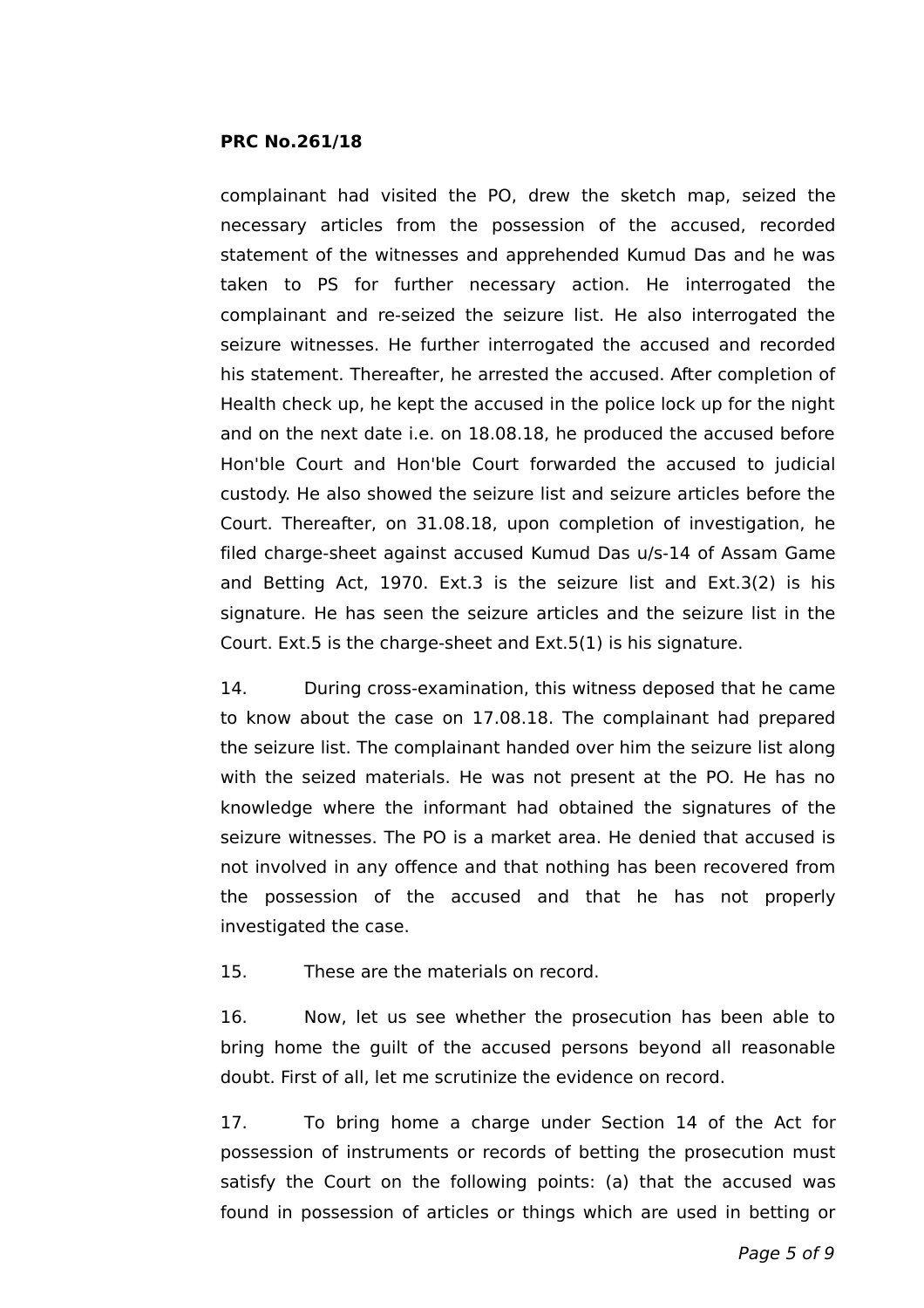are used to facilitate batting on a game or sport or such records which controls of might indicate to have any relation to records of betting and such things or instruments must have soma nexus or casual connection with betting, (b) that the presumption under Section 18 of the Act would arise only after prosecution by adducing evidence has proved that the articles or things seized were instruments of betting or records of betting as defined under the Act; (c) that anything was stacked to be won or lost on the happening or determination of an uncertain thing, event or contingency and (d) that while conducting search for recovery of articles or things, during investigation the prosecution must follow the provisions of Section 100 of the Code of Criminal Procedure, 1973 which is mandatory.

18. As per section 14 of the Assam Games and Betting Act, 1970 which runs as under: Punishment for betting, inviting or accepting betting or possessing instrument or records of betting - "Anybody who bets or invites betting or possesses any instrument of betting or records of betting or accepts betting as defined by the provisions of this Acts shall be punished with rigorous imprisonment for not less than six months but not exceeding three years and a fine of rupees one thousand but not exceeding rupees two thousand." As per Section 2(d), which reads as under: (d) 'instrument of betting includes any board, table, tickets. tokens, coupons, book, khatas, slips and all other things which are used in betting or to facilitate betting on a game or sport".

19. Therefore, to establish the offence of betting it is incumbent on the prosecution to establish that any money or valuable security or thing was staked by a person on behalf of himself or on behalf of any other person etc. to be won or lost on the happening or determination of unascertained thing, event or contingency or in relation to game or sports; it includes acceptance of "bet."

20. On perusal of evidence on record, it reveals that the prosecution manage to examine five witnesses. Ext.3 is the Seizure list which has been re-seized by the I.O of this case from the informant. On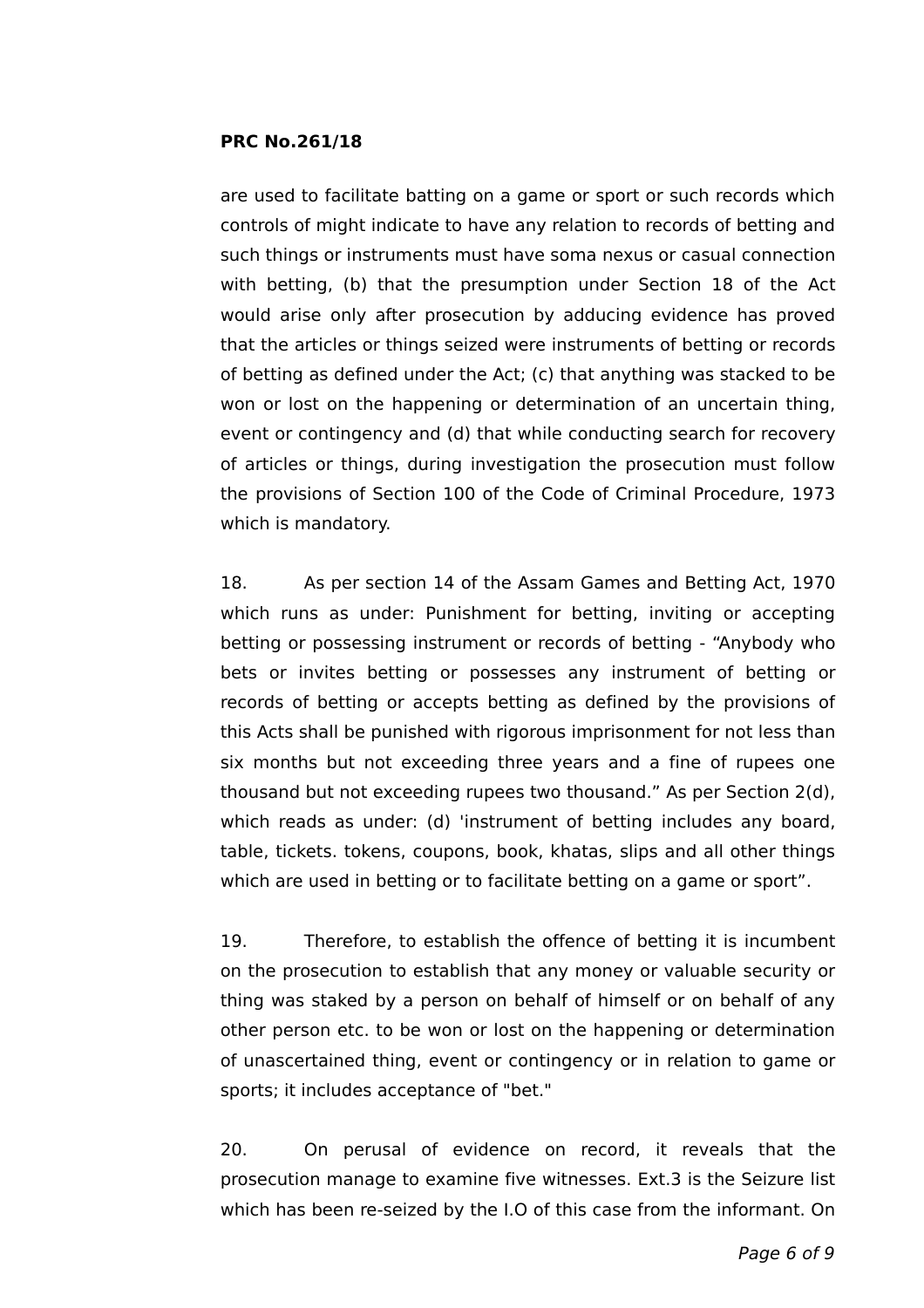perusal of the same, it reveals that a sum of Rs.1325/-, one Lava Mobile, one pen, Teer tickets books were seized from the possession of the accused person in presence of witnesses. The prosecution examined three seizure witnesses in this case, but all of them have not supported the prosecution case in any manner. They simply stated that on the day of the incident, police came to Jajiabari chowk. There, police asked them to put their signature. They categorically deposed that police obtained their signature in blank paper. They further deposed that they were not shown any seized materials. Furthermore, PW.4 Basanta Konwar deposed that he did not know why the accused was apprehended. Hence, the seizure witnesses namely PW.2, PW.3 and PW.4 have not supported the prosecution case. Furthermore, the informant claimed during his evidence that after entering the information in the General Diary, he proceeded towards the PO along with his staffs, but the police personnels of Ghograpar PS who accompanied the informant to Jajiabari chowk were neither cited as witness by the I.O nor the prosecution examined them. They could have been the best witness who could bring the actual fact. But, prosecution failed to examine them. Moreover there is nothing on record to show that the articles seized were being used by the accused as an instrument of betting or gambling. PW.1 though claimed that he seized the articles from the possession of the accused which are used for the purpose of betting in presence of witnesses, but the seizure witnesses have not supported the case as discussed above.

21. Prosecution could not prove that the articles seized are instrument of betting and the same were being used by the accused at the relevant time. Moreover, the onus of prosecution is to establish its case beyond reasonable doubt that money or valuable security or things are staked to be won or lost on the happening or determination of an unascertained thing, event or contingency in relation to a game or sports. There is absolutely no material to show that the possession of alleged articles were a part of any betting process. Whether at that relevant time any game or sports were going on in relation to that incriminating materials, nothing has been stated by the prosecution.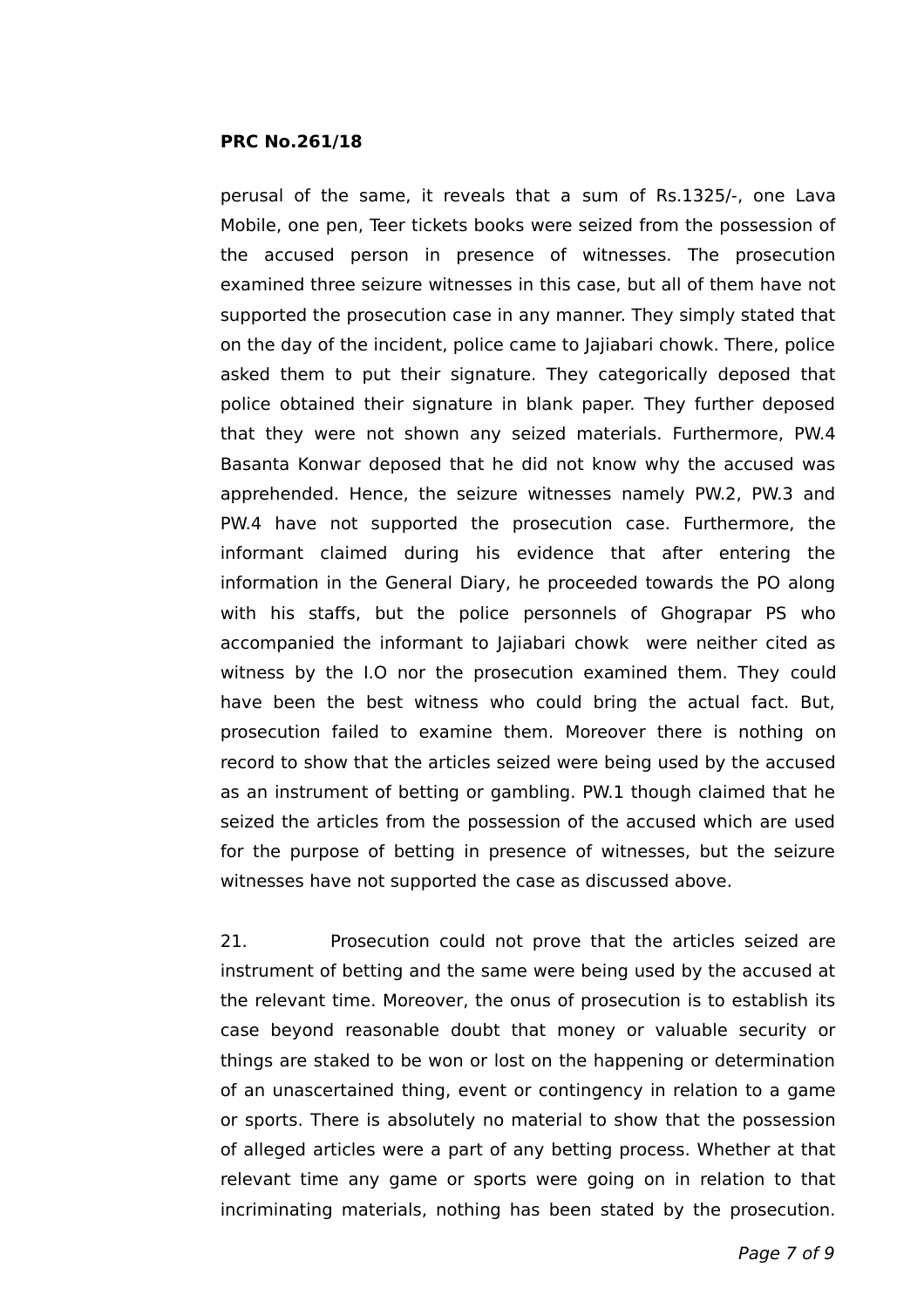There is no material that the articles were staked to be won or lost on the happening or determination of an unascertained thing, event or contingency. Under such circumstances, the only inference can be drawn is that the accused did not commit any offence u/s-14 of the Assam Game and Betting Act, 1970.

22. The prosecution has failed to prove the guilt of the accused person beyond all reasonable doubt.

23. In the backdrop of the entire evidence on record and taking into account the facts and circumstances of the case, accused person namely Kumud Das is acquitted of the offence u/s-14 of Assam Game and Betting Act, 1970 and set at liberty forthwith.

24. Bail bond will stand cancelled after expiry of the appellate period.

25. Seized articles to be disposed of as per law.

26. Judgment is written in separate sheets and delivered in open court.

Given under my hand and seal of this court on this the  $18<sup>th</sup>$ day of July, 2019.

# **(Sri. K. C. Boro)**

### **Chief Judicial Magistrate, Nalbari**

Dictated and corrected by me

 **(Sri. K. C. Boro) Chief Judicial Magistrate, Nalbari** 

Jitul